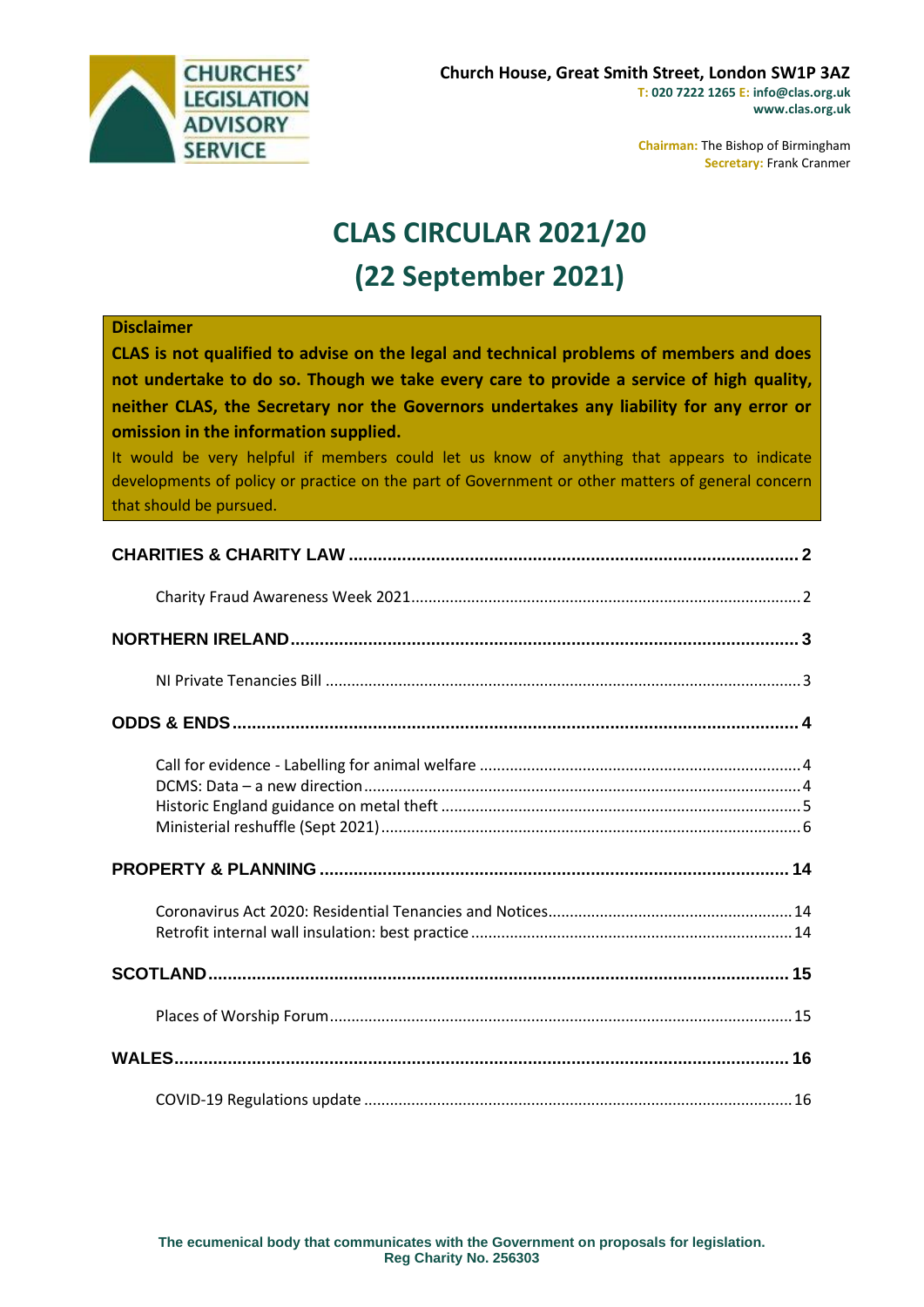# <span id="page-1-0"></span>**CHARITIES & CHARITY LAW**

<span id="page-1-1"></span>**Charity Fraud Awareness Week 2021**

**For information**

The Charity Commission has [announced](https://www.gov.uk/government/news/charity-fraud-awareness-week-2021?utm_medium=email&utm_campaign=govuk-notifications&utm_source=87e9787c-2ffd-4502-9e98-a968318e6157&utm_content=daily) that Charity Fraud Awareness Week 2021 will take place the week commencing 18 October 2021. The purpose of the week is to raise awareness of fraud and cybercrime affecting the sector and to create a safe space for charities and their supporters to talk about fraud and share good practice.

[Source: Charity Commission, 20 September]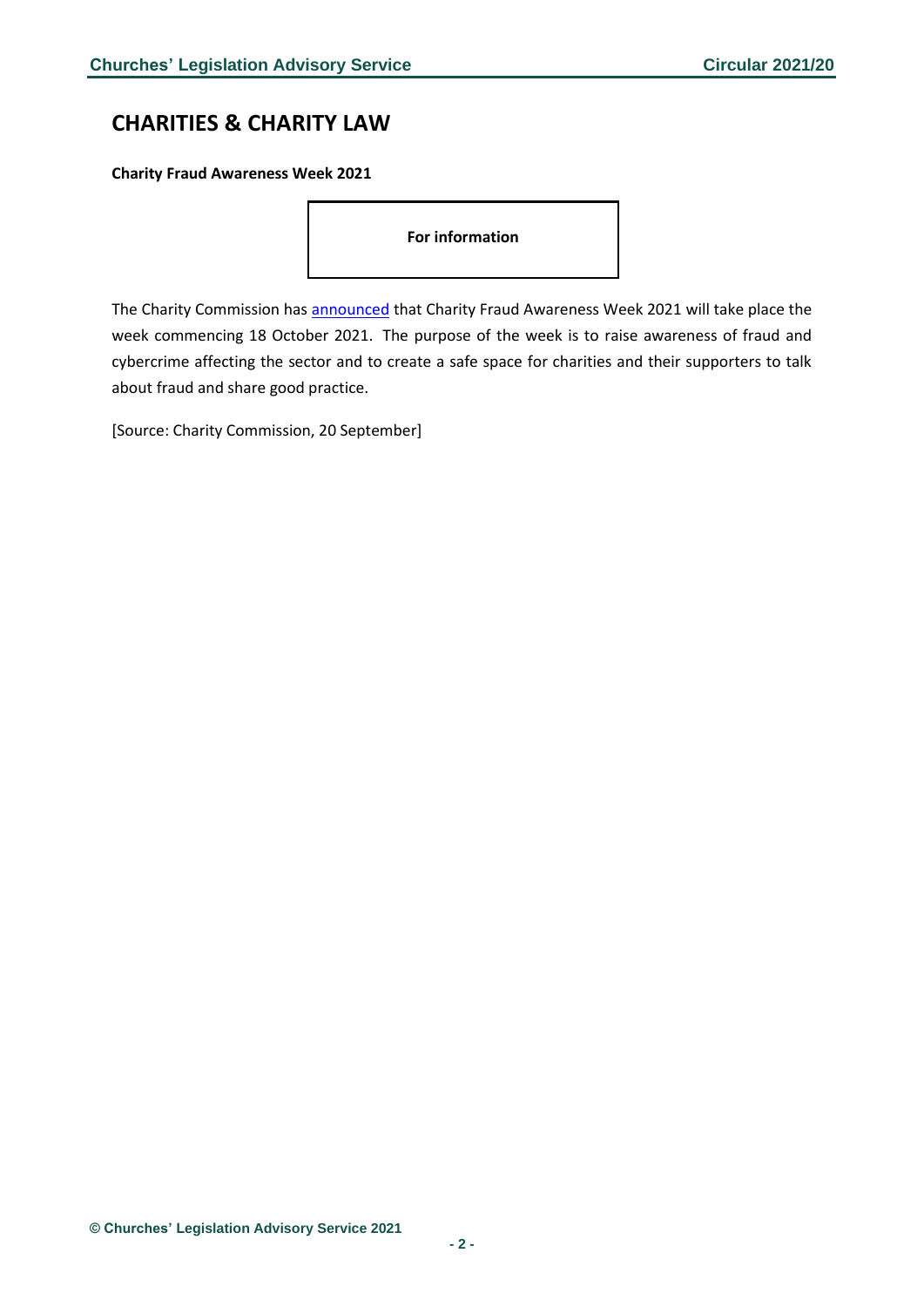# <span id="page-2-0"></span>**NORTHERN IRELAND**

### <span id="page-2-1"></span>**NI Private Tenancies Bill**

**For information**

The Northern Irish Executive has **[announced](https://www.communities-ni.gov.uk/news/communities-minister-hargey-furthers-bill-protect-private-tenants)** the introduction of the Private Tenancies Bill. The Bill contains a number of proposals, including:

- restricting rent increases to once in a 12 month period;
- extending the notice to quit period a landlord must give a tenant;
- setting limits on tenancy deposit amounts; and
- making it a mandatory requirement for private landlords to provide smoke and carbon monoxide detectors and to carry out periodic electrical checks.

[Source: Northern Ireland Executive, 13 September]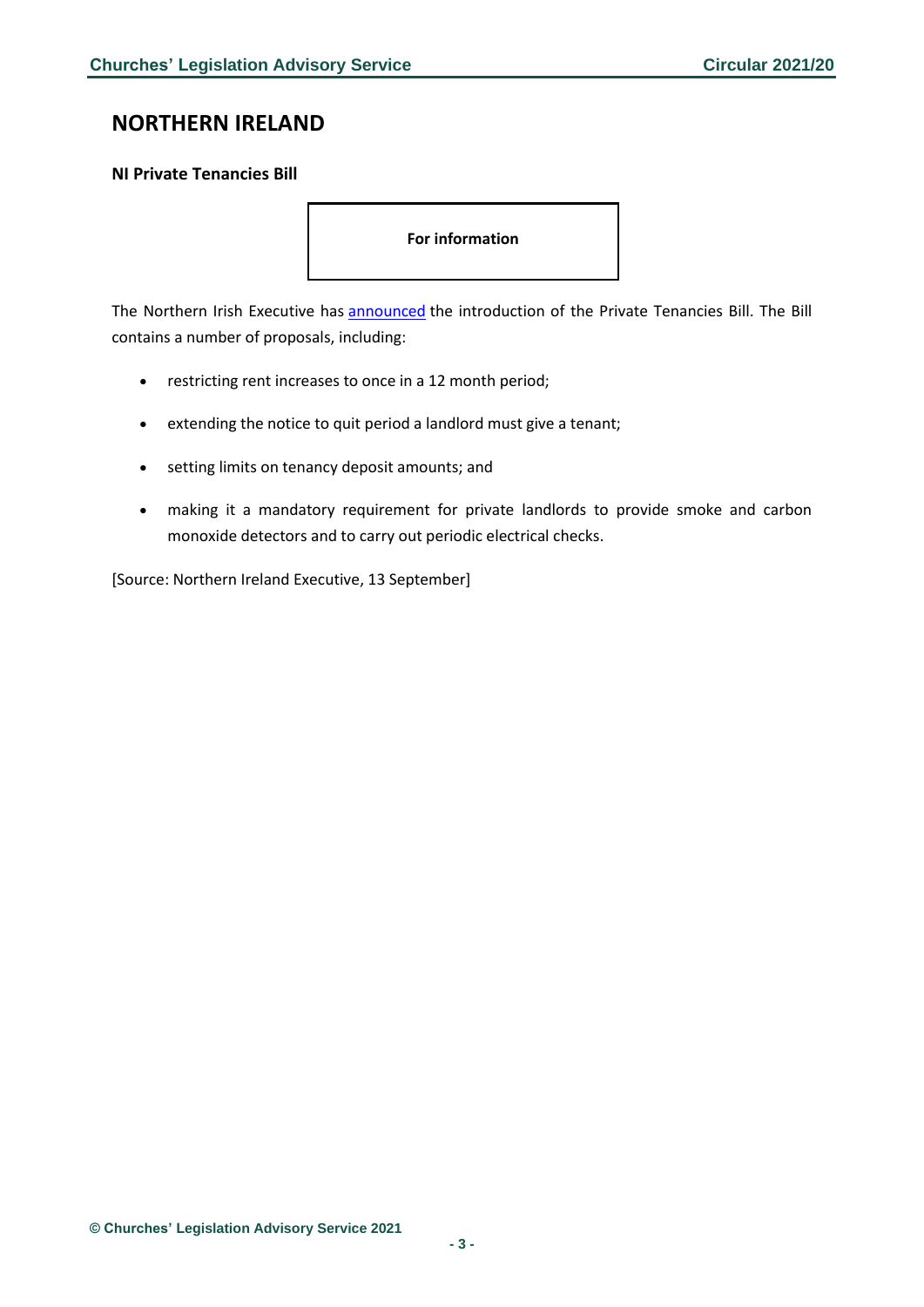# <span id="page-3-0"></span>**ODDS & ENDS**

<span id="page-3-1"></span>**Call for evidence - Labelling for animal welfare**

**For information and possibly for action**

DEFRA has [published](https://consult.defra.gov.uk/animal-welfare-market-interventions-and-labelling/labelling-for-animal-welfare/) a call for evidence – closing 6 December 2021 – on the impacts of potential animal welfare labelling. For those members whom it may affect, the call for evidence includes the issue of labelling in relation to meat produced from slaughter without pre-stunning.

The call for evidence asks for 'preliminary evidence with regards to how labelling for animal welfare may align with wider labelling reform, including nutrition and eco-labelling'. It specifically asks for information in the following key areas:

- How to define the welfare standards that underpin a labelling system.
- How labelling could be regulated.
- What a label might look like, including views on international examples.
- What products could fall in scope of any labelling reform, and the differential impacts of this.
- How to monitor and enforce labelling for animal welfare.

[Source: DEFRA, 13 September]

#### <span id="page-3-2"></span>**DCMS: Data – a new direction**



DCMS has launched a [consultation on reforms to the data protection regime.](https://assets.publishing.service.gov.uk/government/uploads/system/uploads/attachment_data/file/1016395/Data_Reform_Consultation_Document__Accessible_.pdf) It describes its proposals as building on the key elements of the current UK General Data Protection Regulation "to deliver an even better data protection regime" that will:

- support vibrant competition and innovation to drive economic growth;
- maintain high data protection standards without creating unnecessary barriers to responsible data use;
- keep pace with the rapid innovation of data-intensive technologies;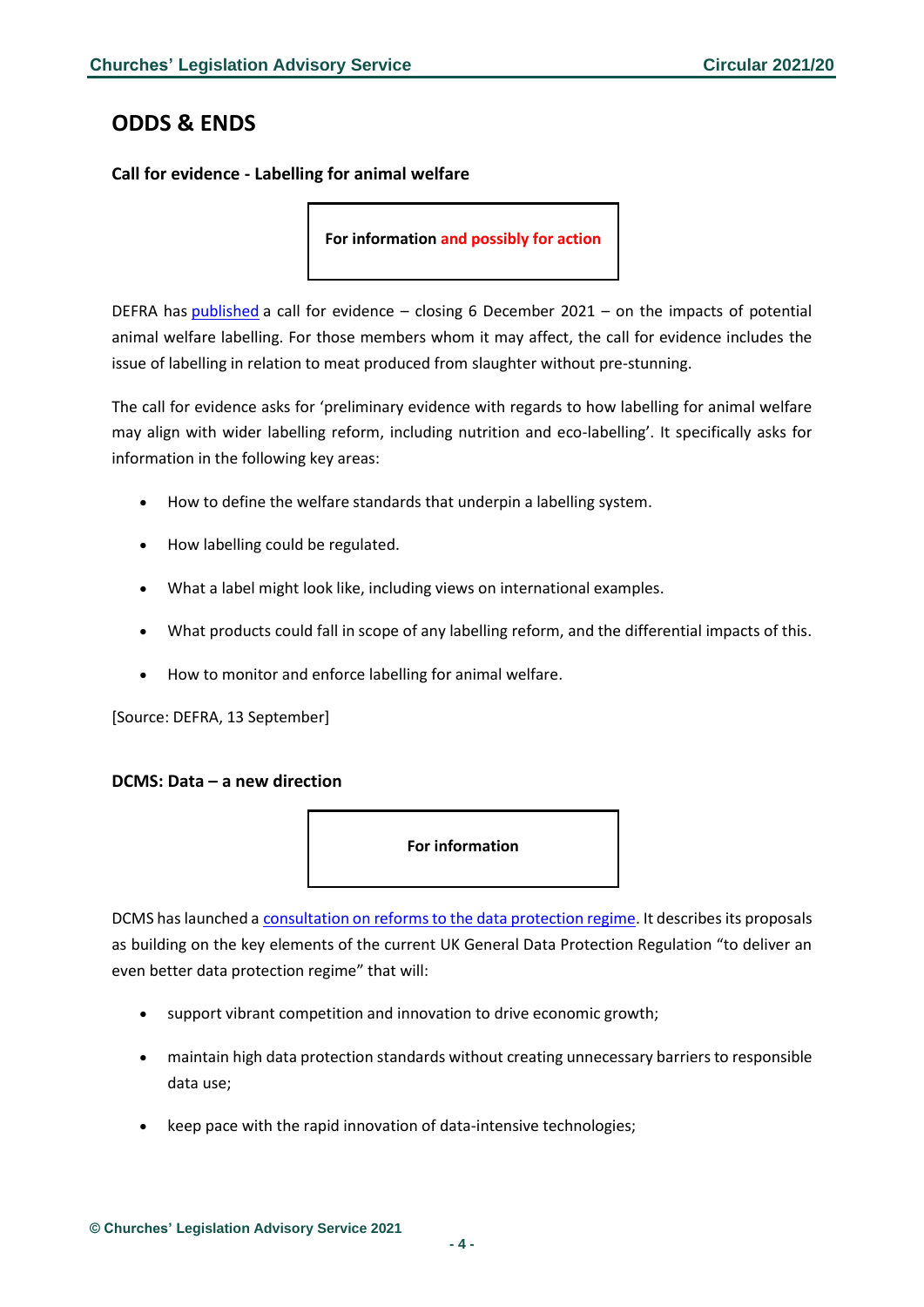- help innovative businesses of all sizes to use data responsibly without undue uncertainty or risk, both in the UK and internationally; and
- ensure that the Information Commissioner's Office (ICO) is equipped to regulate effectively in an increasingly data-driven world.

The consultation closes on **19 November**. If responding to the questions via post or e-mail, DCMS would be grateful if you could provide the following information, where relevant:

- your name;
- your organisation's name;
- your organisation's details; and
- your e-mail address.

[Source: DCMS, 10 September]

### <span id="page-4-0"></span>**Historic England guidance on metal theft**

**For information**

Historic England has published new guidance on metal theft. The key points of *[Theft](https://historicengland.org.uk/images-books/publications/theft-metal-church-roofs-replacement-materials/heag305-theft-metal-church-roofs-replacement-materials/) [of Metal from](https://historicengland.org.uk/images-books/publications/theft-metal-church-roofs-replacement-materials/heag305-theft-metal-church-roofs-replacement-materials/)  [Church Roofs: Replacement Materials](https://historicengland.org.uk/images-books/publications/theft-metal-church-roofs-replacement-materials/heag305-theft-metal-church-roofs-replacement-materials/)* are as follows:

- The revised note does not change HE's policy. It seeks to articulate HE's understanding of the emotional, social and financial cost that metal theft imposes on congregations and the reasons why HE does not consider like-for-like replacement of lost lead or copper to be reasonable in most cases. It supports the use of long-lasting appropriate alternatives such as terne-coated stainless steel and explains why HE does not support the use of synthetic plastic-based materials as roof coverings.
- The note aims to give clear information to congregations, Diocesan Advisory Committees and Chancellors, architects, surveyors and local authorities. It focuses on church buildings because they are the primary targets for thieves, but the information is also applicable to other listed buildings and places of worship. The note sets out the difference between emergency coverings, temporary coverings and permanent replacement materials.
- HE's existing advice on *[Church Roof Replacement Using Terne-coated Stainless Steel](https://historicengland.org.uk/images-books/publications/church-roof-replacement-terne-coated-stainless-steel/)* remains current.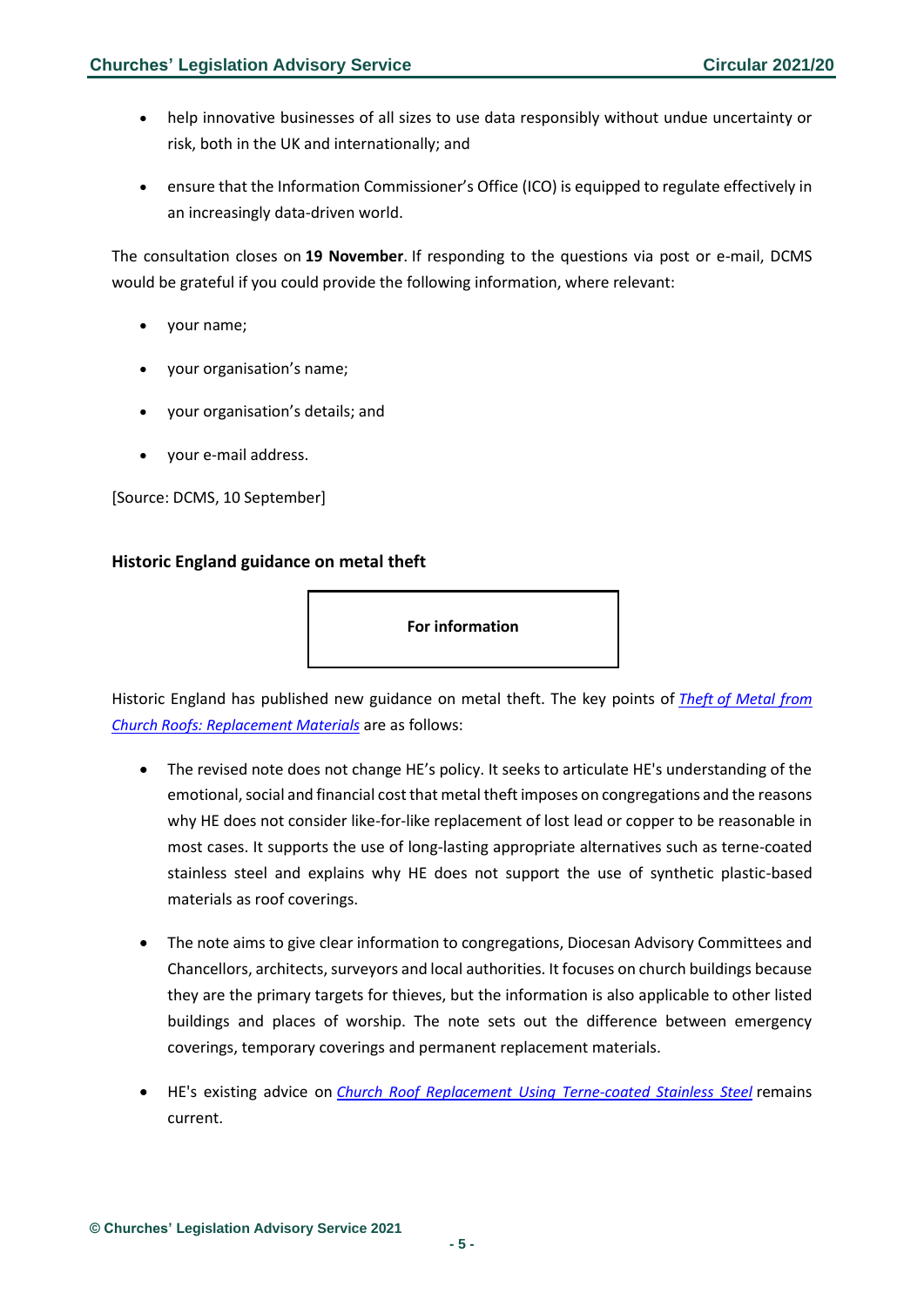*[Theft of Metal from Church Roofs: Prevention and Response](https://historicengland.org.uk/images-books/publications/theft-metal-church-roofs-prevention-response/)* is intended to offer clarity to congregations responding to the sharp rise in the number, severity and geographical spread of metal thefts since 2017. It sets out the actions that congregations can take to reduce the likelihood and impact of metal theft. They include:

- knowing your building;
- understanding the main heritage crime risks that affect your area;
- undertaking a combination of measures to prevent theft; and
- being aware of the specific security measures required by your insurer to guarantee that you are covered in the event of metal theft.

[Source: Historic England, 10 September]

### <span id="page-5-0"></span>**Ministerial reshuffle (Sept 2021)**

**For information**

The Prime Minister has reshuffled the Government as follows:

Ministry of Justice

- Deputy Prime Minister, Lord Chancellor (paid), and Secretary of State for Justice\* Rt Hon Dominic Raab MP
- Minister of State Kit Malthouse MP (jointly with the Home Office)\*\*
- Minister of State, and Minister for Afghan resettlement Victoria Atkins MP
- Parliamentary Under Secretary of State Tom Pursglove MP (jointly with the Home Office)
- Parliamentary Under Secretary of State\* James Cartlidge MP (and Assistant Government Whip (paid))
- Parliamentary Under Secretary of State Lord Wolfson of Tredegar QC\*

#### HM Treasury

- Chancellor of the Exchequer Rt Hon Rishi Sunak MP
- Chief Secretary to the Treasury Simon Clarke MP\*\*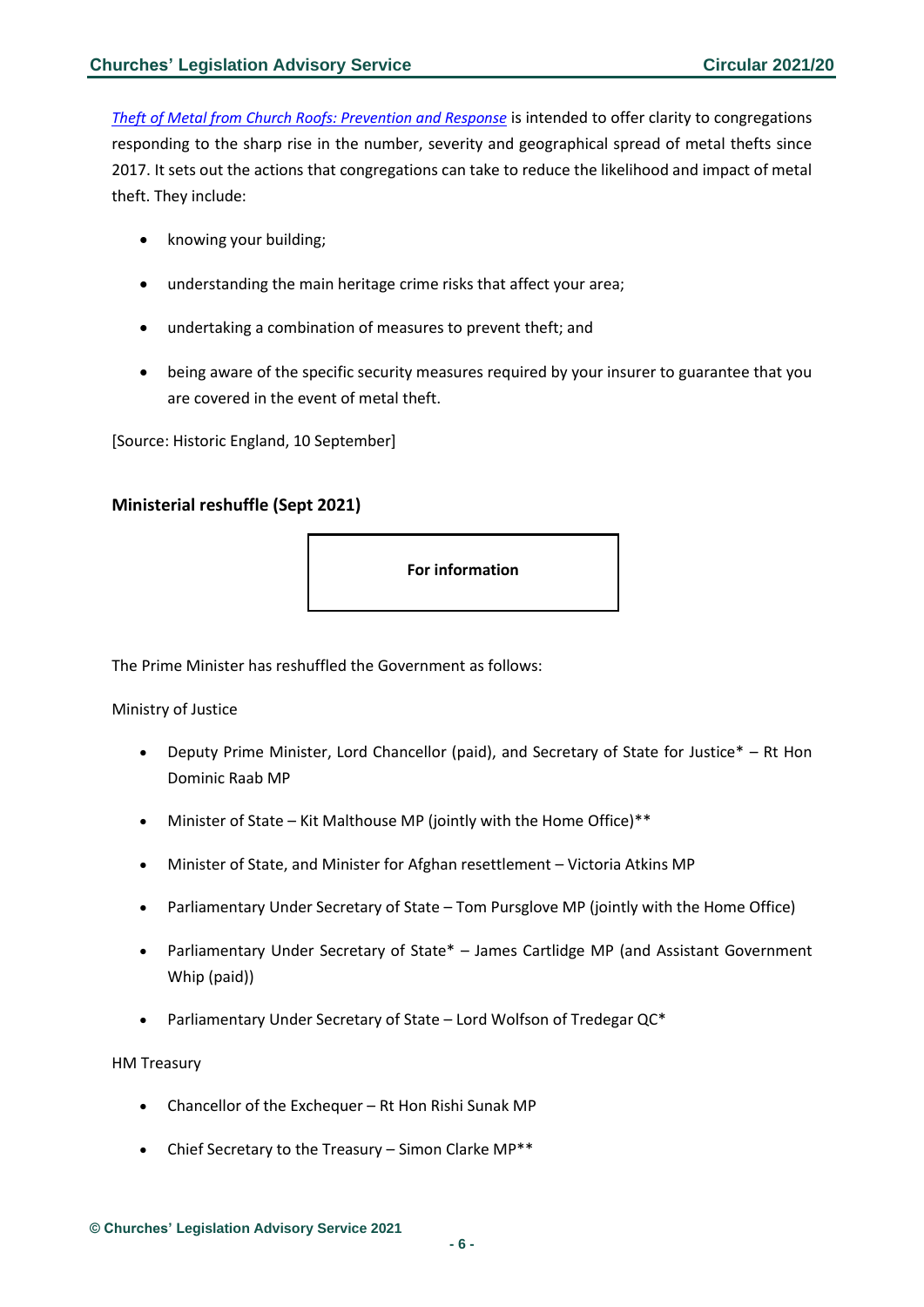- Financial Secretary to the Treasury Rt Hon Lucy Frazer QC MP
- Minister of State Lord Agnew of Oulton DL (jointly with the Cabinet Office)\*
- Minister of State (Economic Secretary to the Treasury) John Glen MP\*
- Exchequer Secretary to the Treasury Helen Whately MP†

Foreign, Commonwealth and Development Office

- Secretary of State for Foreign and Commonwealth and Development Affairs, and Minister for Women and Equalities – Rt Hon Elizabeth Truss MP
- Minister of State Rt Hon Amanda Milling MP
- Minister of State Rt Hon James Cleverly MP
- Minister of State Rt Hon Lord Goldsmith of Richmond Park (and the Department of Environment, Food and Rural Affairs)\*
- Minister of State Lord Ahmad of Wimbledon
- Parliamentary Under Secretary of State Vicky Ford MP
- Parliamentary Under Secretary of State Wendy Morton MP
- Minister of State (Minister for Equalities) Kemi Badenoch MP (jointly with the Department for Levelling Up, Housing and Communities)
- Parliamentary Under Secretary of State (Minister for Women) Baroness Stedman–Scott OBE DL (jointly with the Department for Work and Pensions)

#### Home Office

- Secretary of State for the Home Department Rt Hon Priti Patel MP
- Minister of State Kit Malthouse MP (jointly with the Ministry of Justice)\*\*
- Minister of State, Minister for Security and Borders Rt Hon Damian Hinds MP
- Minister of State Baroness Williams of Trafford
- Minister of State Lord Greenhalgh (jointly with the Department for Levelling Up, Housing and Communities)\*
- Parliamentary Under Secretary of State Rachel Maclean MP
- Parliamentary Under Secretary of State Kevin Foster MP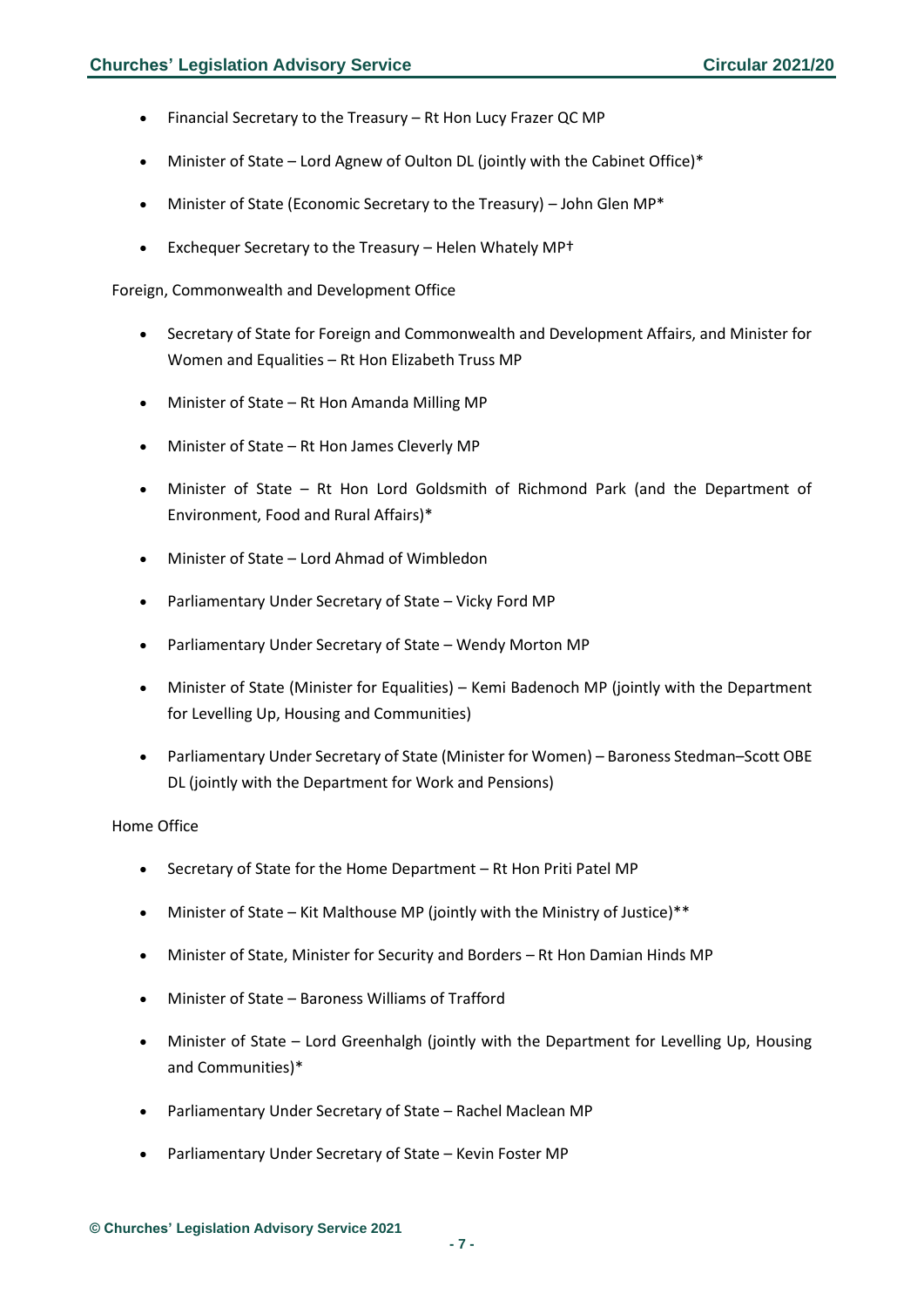• Parliamentary Under Secretary of State – Tom Pursglove MP (jointly with the Ministry of Justice)

### Ministry of Defence

- Secretary of State for Defence Rt Hon Ben Wallace MP
- Minister of State Jeremy Quin MP
- Minister of State Baroness Goldie DL\*
- Parliamentary Under Secretary of State James Heappey MP
- Parliamentary Under Secretary of State Leo Docherty MP (jointly with the Cabinet Office)

Department for Levelling Up, Housing and Communities

- Secretary of State for Levelling Up, Housing and Communities, Minister for Intergovernmental Relations – Rt Hon Michael Gove MP
- Minister of State Kemi Badenoch MP (jointly with the Foreign, Commonwealth and Development Office (Minister for Equalities))
- Minister of State Rt Hon Christopher Pincher MP
- Minister of State Lord Greenhalgh (jointly with the Home Office)\*
- Parliamentary Under Secretary of State Eddie Hughes MP
- Parliamentary Under Secretary of State Neil O'Brien MP

#### Department of Health and Social Care

- Secretary of State for Health and Social Care Rt Hon Sajid Javid MP
- Minister of State Edward Argar MP
- Minister of State Gillian Keegan MP
- Parliamentary Under Secretary of State Maggie Throup MP
- Parliamentary Under Secretary of State Maria Caulfield MP
- Parliamentary Under Secretary of State Lord Kamall

#### Cabinet Office

• Chancellor of the Duchy of Lancaster, Minister for the Cabinet Office – Rt Hon Stephen Barclay MP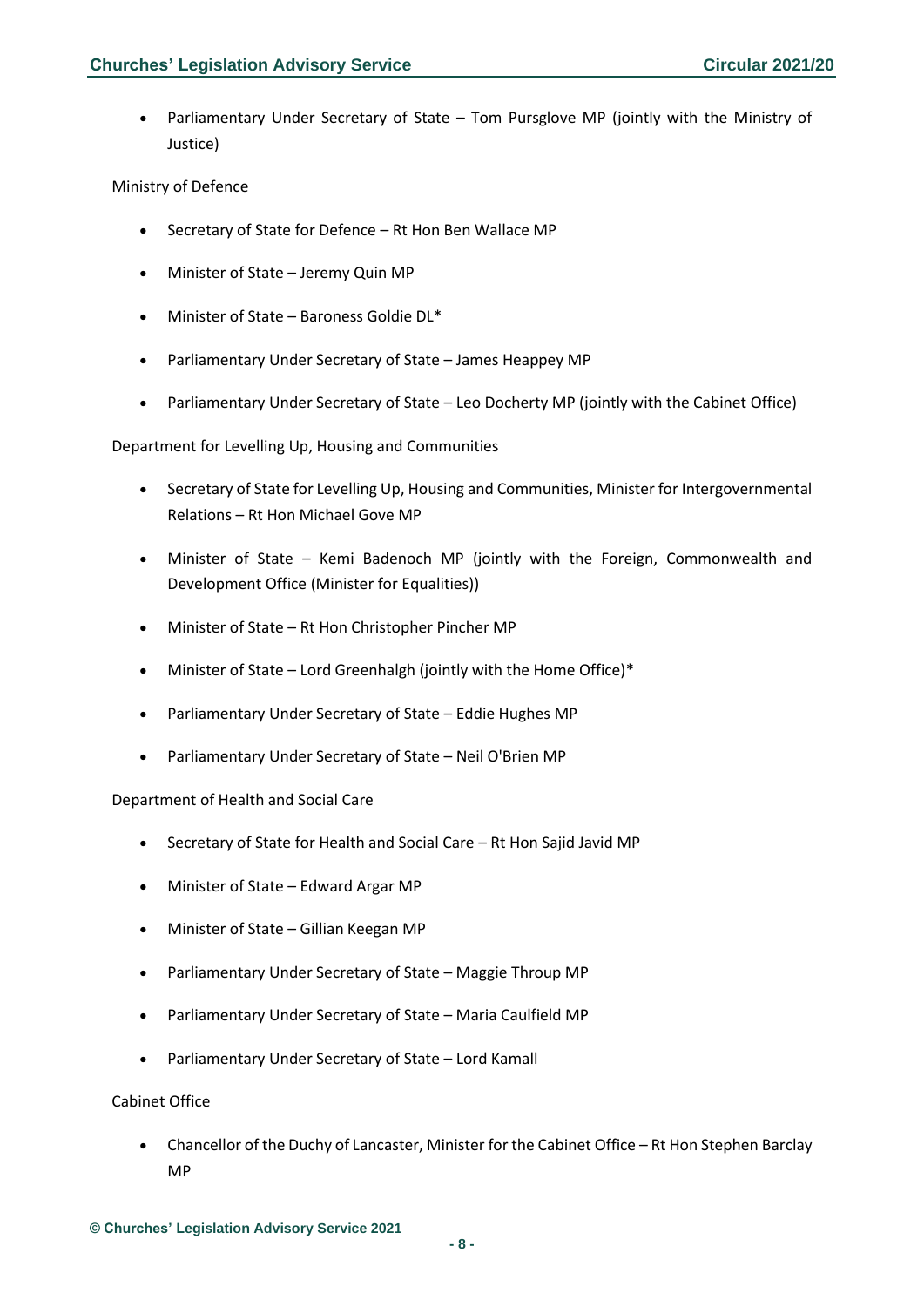- COP 26 President Rt Hon Alok Sharma MP
- Minister of State Rt Hon Lord Frost CMG
- Minister of State, Minister without Portfolio Nigel Adams MP\*\*
- Paymaster General Rt Hon Michael Ellis QC MP
- Minister of State Lord Agnew of Oulton (jointly with HM Treasury)\*
- Minister of State Lord True CBE
- Parliamentary Secretary Leo Docherty MP (jointly with the Ministry of Defence)

Department for Business, Energy and Industrial Strategy

- Secretary of State for Business, Energy and Industrial Strategy Rt Hon Kwasi Kwarteng MP
- Minister of State Rt Hon Greg Hands MP
- Minister of State Lord Grimstone of Boscobel Kt (jointly with the Department for International Trade)\*
- Parliamentary Under Secretary of State\* Lee Rowley (and Junior Lord of the Treasury (Government Whip) (paid))
- Parliamentary Under Secretary of State, and Minister for London Paul Scully MP
- Parliamentary Under Secretary of State, Minister for Science, Research and Innovation George Freeman MP
- Parliamentary Under Secretary of State Lord Callanan

Department for International Trade

- Secretary of State for International Trade and President of the Board of Trade Rt Hon Anne– Marie Trevelyan MP
- Minister of State Rt Hon Penny Mordaunt MP
- Minister of State Lord Grimstone of Boscobel Kt (jointly with the Department for Business, Energy and Industrial Strategy)\*
- Parliamentary Under Secretary of State Mike Freer MP
- Parliamentary Under Secretary of State Ranil Jayawardena MP

Department for Work and Pensions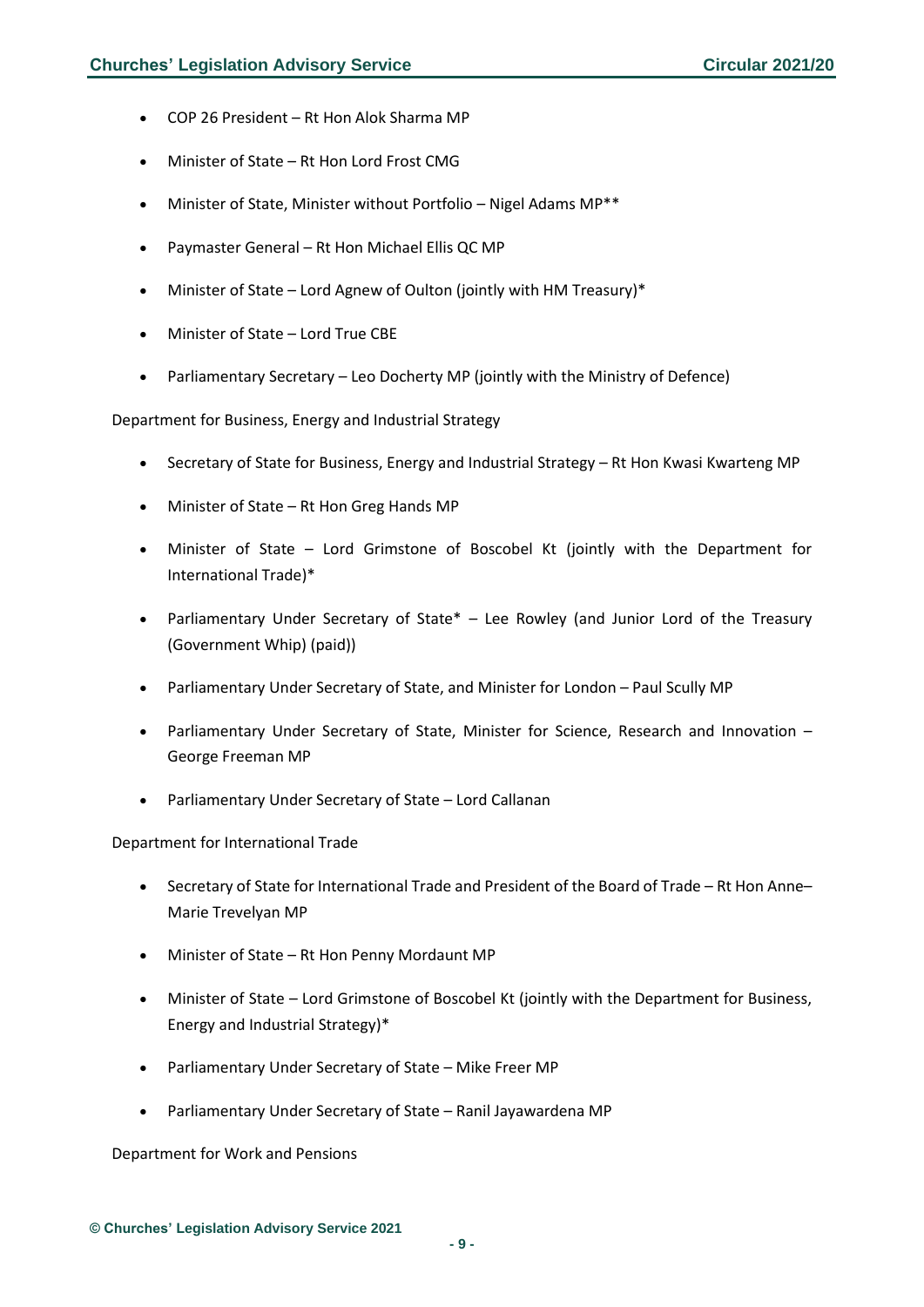- Secretary of State for Work and Pensions Rt Hon Dr Thérèse Coffey MP
- Minister of State Chloe Smith MP
- Parliamentary Under Secretary of State Mims Davies MP
- Parliamentary Under Secretary of State Guy Opperman MP
- Parliamentary Under Secretary of State David Rutley MP
- Parliamentary Under Secretary of State Baroness Stedman–Scott OBE DL (jointly with the Foreign, Commonwealth and Development Office)

#### Department for Education

- Secretary of State for Education Nadhim Zahawi MP
- Minister of State Michelle Donelan MP\*\*
- Minister of State Robin Walker MP
- Parliamentary Under Secertary of State Alex Burghart MP
- Parliamentary Under Secretary of State Will Quince MP
- Parliamentary Under Secertary of State Baroness Barran MBE\*

Department for Environment, Food and Rural Affairs

- Secretary of State for Environment, Food and Rural Affairs Rt Hon George Eustice MP
- Minister of State Victoria Prentis MP
- Minister of State Rt Hon Lord Goldsmith of Richmond Park (jointly with the Foreign, Commonwealth and Development Office)\*
- Parliamentary Under Secretary of State Rebecca Pow MP
- Parliamentary Under Secertary of State Jo Churchill MP
- Parliamentary Under Secretary of State Rt Hon Lord Benyon

#### Department for Transport

- Secretary of State for Transport Rt Hon Grant Shapps MP
- Minister of State Andrew Stephenson MP
- Minister of State Chris Heaton–Harris MP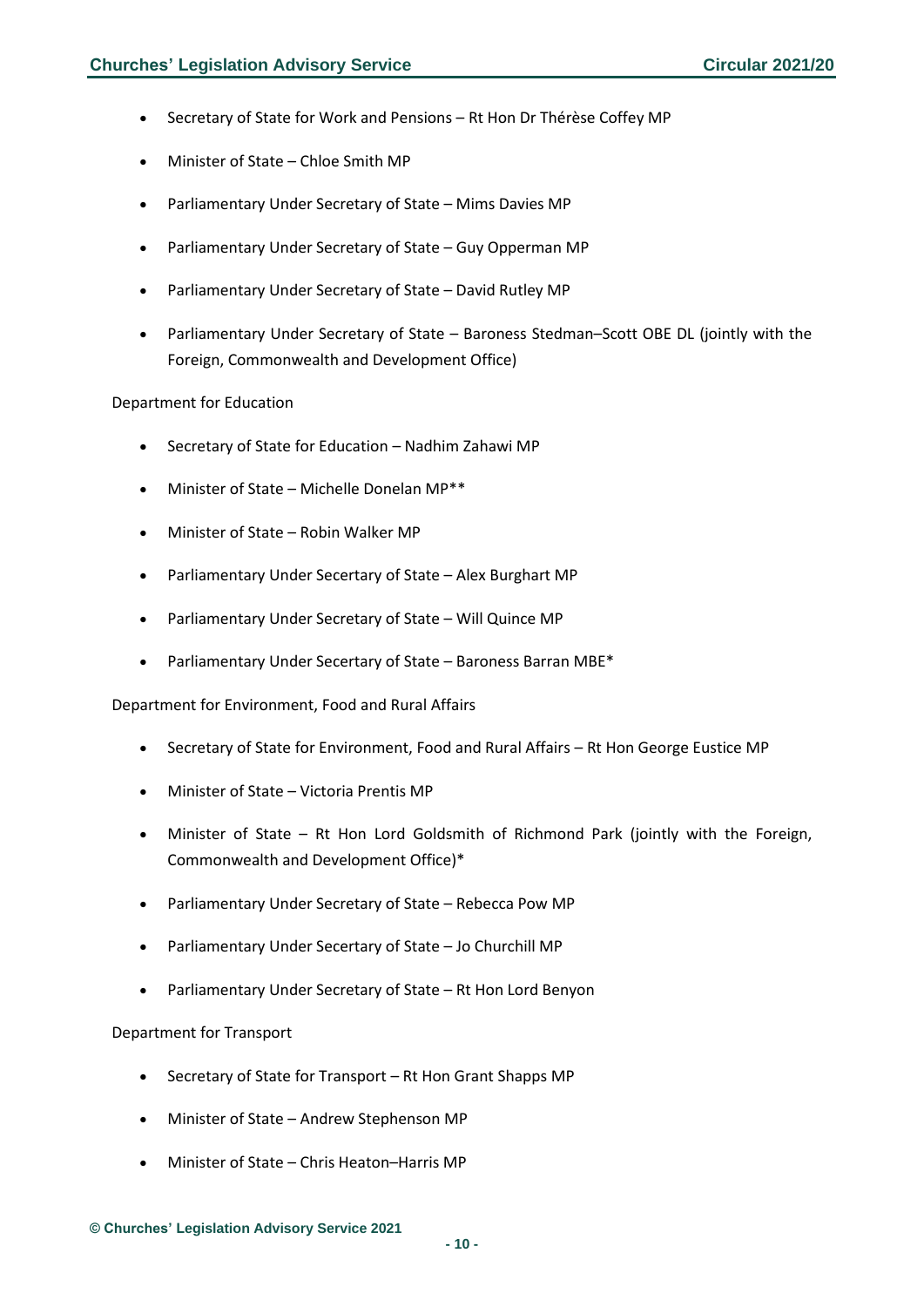- Parliamentary Under Secretary of State Robert Courts MP
- Parliamentary Under Secretary of State Trudy Harrison MP
- Parliamentary Under Secretary of State Baroness Vere of Norbiton

#### Northern Ireland Office

- Secretary of State for Northern Ireland Rt Hon Brandon Lewis CBE MP
- Minister of State Rt Hon Conor Burns MP

#### Scotland Office

- Secretary of State for Scotland Rt Hon Alister Jack MP
- Parliamentary Under Secretary of State Iain Stewart MP

#### Wales Office

- Secretary of State for Wales Rt Hon Simon Hart MP
- Parliamentary Under Secretary of State\* David TC Davies MP (and an Assistant Government Whip (paid))

#### Office of the Leader of the House of Lords

- Lord Privy Seal, and Leader of the House of Lords Rt Hon Baroness Evans of Bowes Park
- Minister of State (Deputy Leader of the House of Lords) Rt Hon Earl Howe CBE\*

#### Department for Digital, Culture, Media and Sport

- Secretary of State for Digital, Culture, Media and Sport Nadine Dorries MP
- Minister of State Julia Lopez MP
- Parliamentary Under Secretary of State Chris Philp MP
- Parliamentary Under Secretary of State Nigel Huddleston MP

#### Minister without Portfolio

• Minister without Portfolio – Rt Hon Oliver Dowden CBE MP\*

Office of the Leader of the House of Commons

• Lord President of the Council, and Leader of the House of Commons – Rt Hon Jacob Rees– Mogg MP\*\*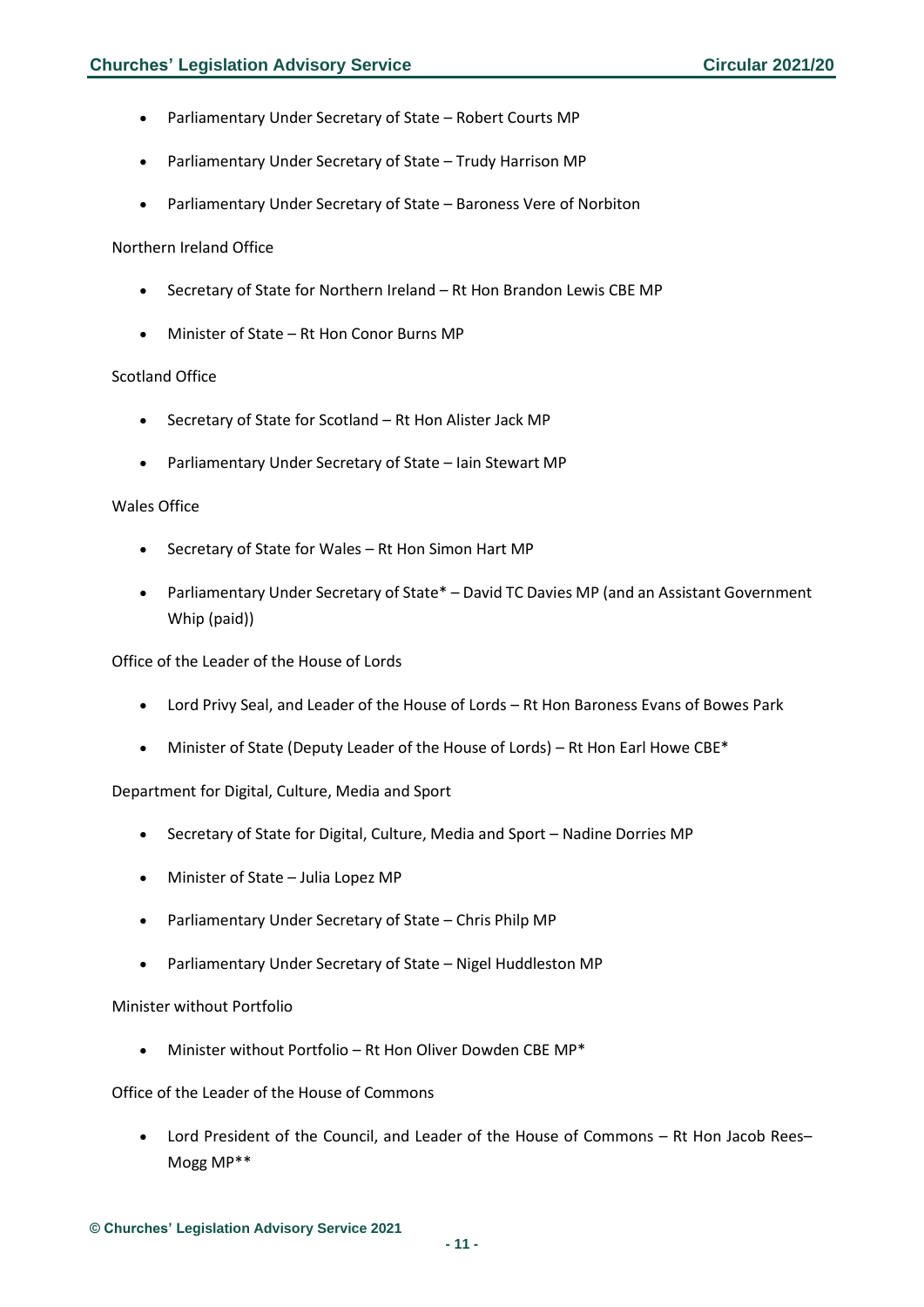Whips – House of Commons

- Parliamentary Secretary to the Treasury (Chief Whip) Rt Hon Mark Spencer MP\*\*
- Treasurer of HM Household (Deputy Chief Whip) Stuart Andrew MP
- Comptroller of HM Household (Government Whip) Marcus Jones MP
- Vice Chamberlain of HM Household (Government Whip) James Morris MP

#### Junior Lords of the Treasury

- Government Whip (Lord Commissioner of HM Treasury) Amanda Solloway MP
- Government Whip (Lord Commissioner of HM Treasury) Lee Rowley MP (and Parliamentary Under Secretary of State at the Department for Business, Energy and Industrial Strategy\*)
- Government Whip (Lord Commissioner of HM Treasury) Michael Tomlinson MP
- Government Whip (Lord Commissioner of HM Treasury) Alan Mak MP\*
- Government Whip (Lord Commissioner of HM Treasury) Craig Whittaker MP
- Government Whip (Lord Commissioner of HM Treasury) Rebecca Harris MP

#### Assistant Whips (Commons)

- Assistant Government Whip Scott Mann MP
- Assistant Government Whip David TC Davies MP (and Parliamentary Under Secretary of State at the Wales Office\*)
- Assistant Government Whip James Cartlidge (and Parliamentary Under Secretary of State at the Ministry of Justice\*)
- Assistant Government Whip Gareth Johnson MP
- Assistant Government Whip Heather Wheeler MP
- Assistant Government Whip Andrea Jenkyns MP
- Assistant Government Whip Steve Double MP

#### Whips – House of Lords

• Captain of the Honourable Corps of Gentlemen at Arms (Lords Chief Whip) – Rt Hon Lord Ashton of Hyde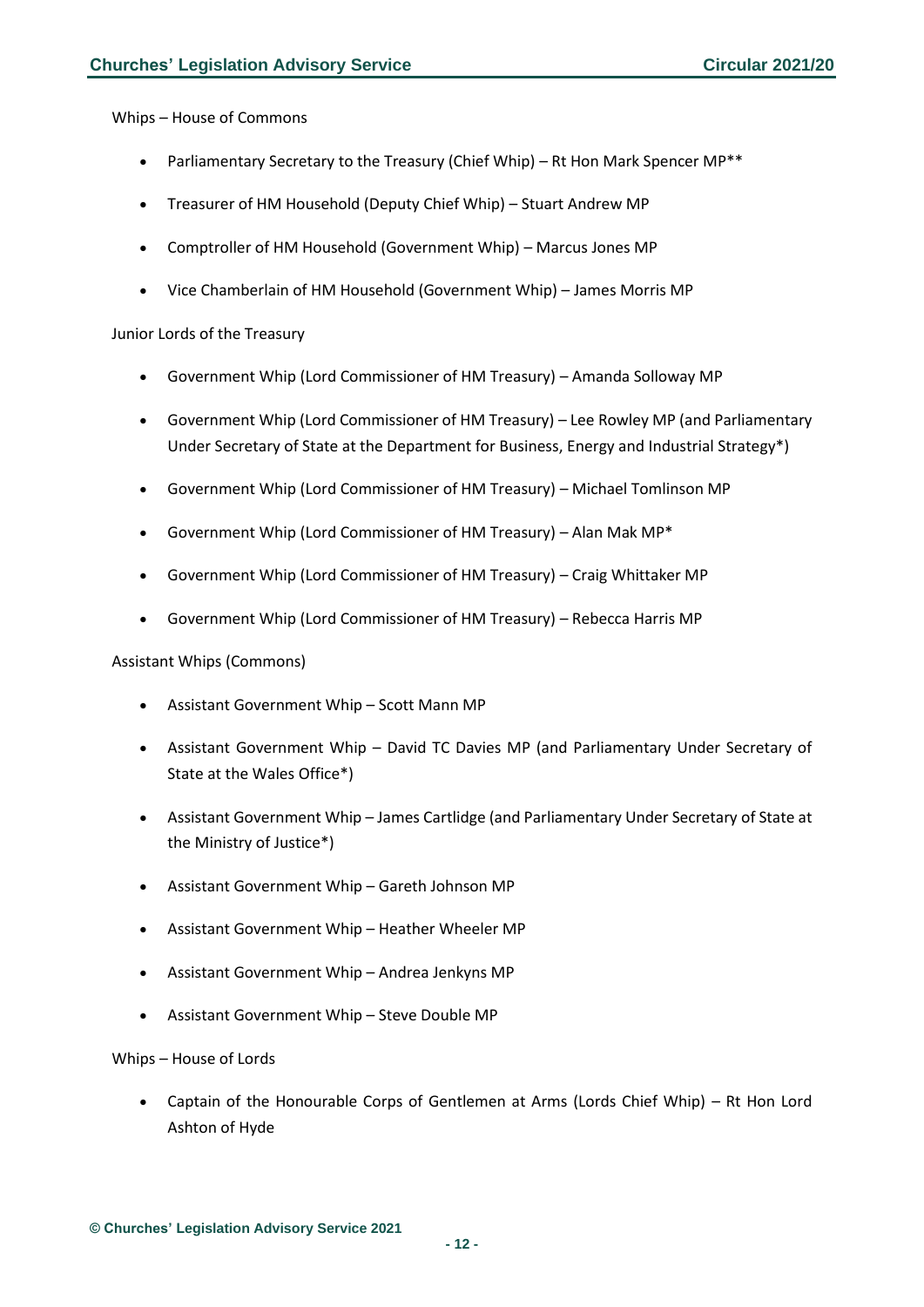• Captain of The Queen's Bodyguard of the Yeomen of the Guard (Deputy Chief Whip) – Earl of Courtown

Baronesses and Lords in Waiting

- Baroness in Waiting Baroness Scott of Bybrook OBE
- Baroness in Waiting Baroness Bloomfield of Hinton Waldrist
- Baroness in Waiting Baroness Chisholm of Owlpen
- Lord in Waiting Lord Parkinson of Whitley Bay
- Lord in Waiting Viscount Younger of Leckie

#### Law Officers

- Attorney General Rt Hon Suella Braverman QC MP\*\*
- Soliticitor General Alex Chalk MP
- HM Advocate General for Scotland Lord Stewart of Dirleton QC

#### *Key*

\*unpaid

- \*\*attends Cabinet
- † paid as a Parliamentary Secretary

Baroness Barran having been [moved](https://www.civilsociety.co.uk/news/charities-minister-moved-to-education-department-in-reshuffle.html) to the Department for Education, at the time of writing there does not appear to be any minister with special responsibility for the charity sector and civil society in England & Wales.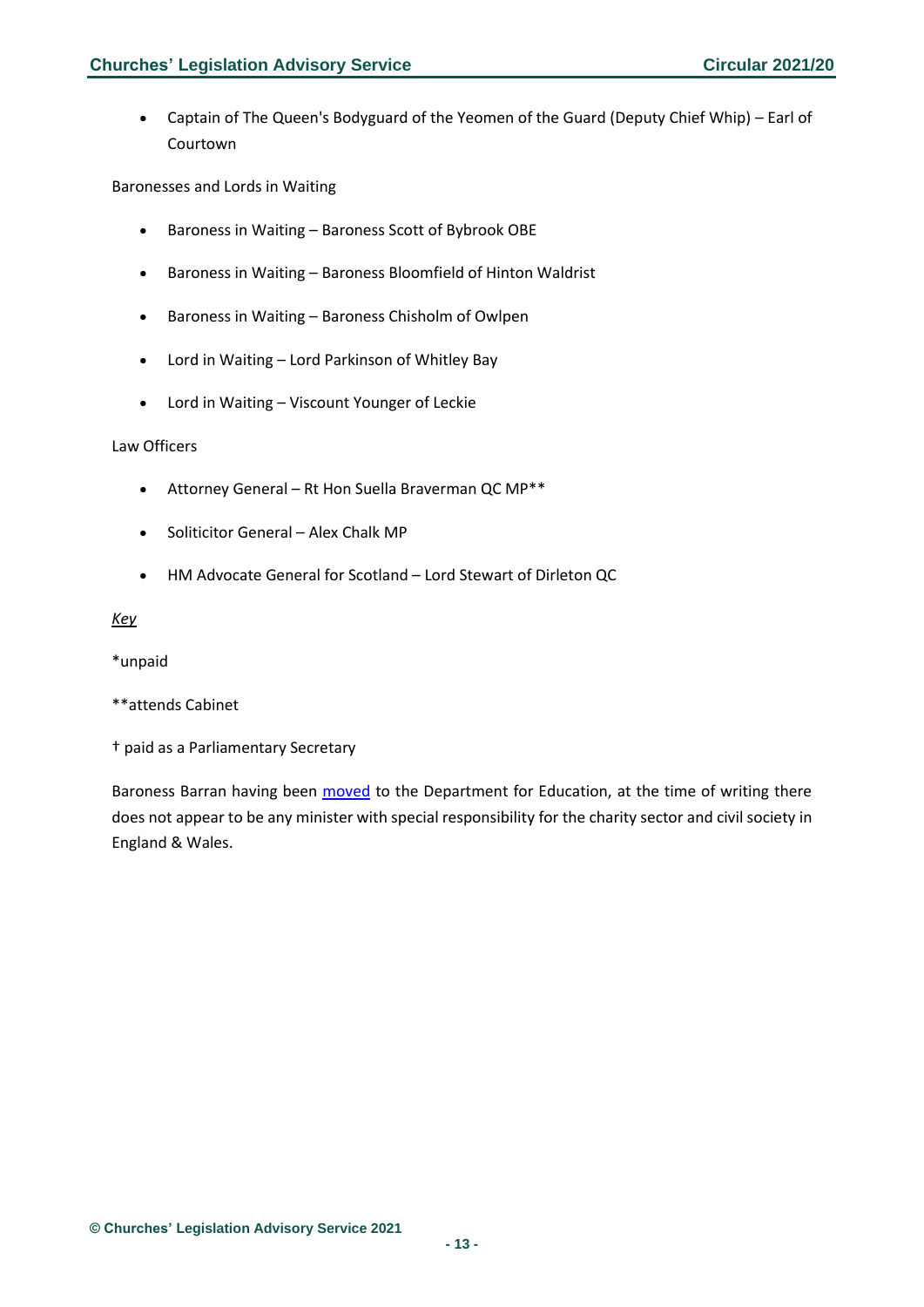# <span id="page-13-0"></span>**PROPERTY & PLANNING**

### <span id="page-13-1"></span>**Coronavirus Act 2020: Residential Tenancies and Notices**

**For information**

Under the [Coronavirus Act 2020 \(Residential Tenancies and Notices\) \(Amendment and Suspension\)](https://www.legislation.gov.uk/uksi/2021/994/made)  [\(England\) Regulations 2021,](https://www.legislation.gov.uk/uksi/2021/994/made) which come into force at the end of the month, with effect from **1 October 2021** all the extended Notice periods brought in by the emergency regulations are removed, and the pre-pandemic Notice periods are restored.

*However*, the Government has reserved the right for the Secretary of State to reimpose extended Notice Periods until **25 March 2022**.

New forms of Notice must be used from **1 October 2021**. They affect Notices for claims under s 83 Housing Act 1985, s 8 Housing Act 1988 (ie removal of tenant because of rent arrears) and s 21 Housing Act 1988 (no-fault notices to remove the tenant).

The temporary relaxations on "right to rent" checks under the Immigration Act 2014, under which landlords are allowed to rely on scanned or photo versions of documents which can be e-mailed rather than having to see the originals and may check IDs via video calls will end on **5 April 2022**.

[Source: *Lexology,* 14 September]

### <span id="page-13-2"></span>**Retrofit internal wall insulation: best practice**



BEIS has [published](https://www.gov.uk/government/publications/retrofit-internal-wall-insulation-best-practice?utm_medium=email&utm_campaign=govuk-notifications&utm_source=3b8f0432-2021-4d31-b853-08f71faa4ace&utm_content=daily) guidance for designers, surveyors, project managers and installers about retrofit internal wall insulation. It provides information on best practice for internal wall insulation and can be used to assess:

- viability of internal wall insulation or systems
- the design of internal wall insulation
- the selection of materials including hygrothermal aspects

[Source: BEIS, 13 September]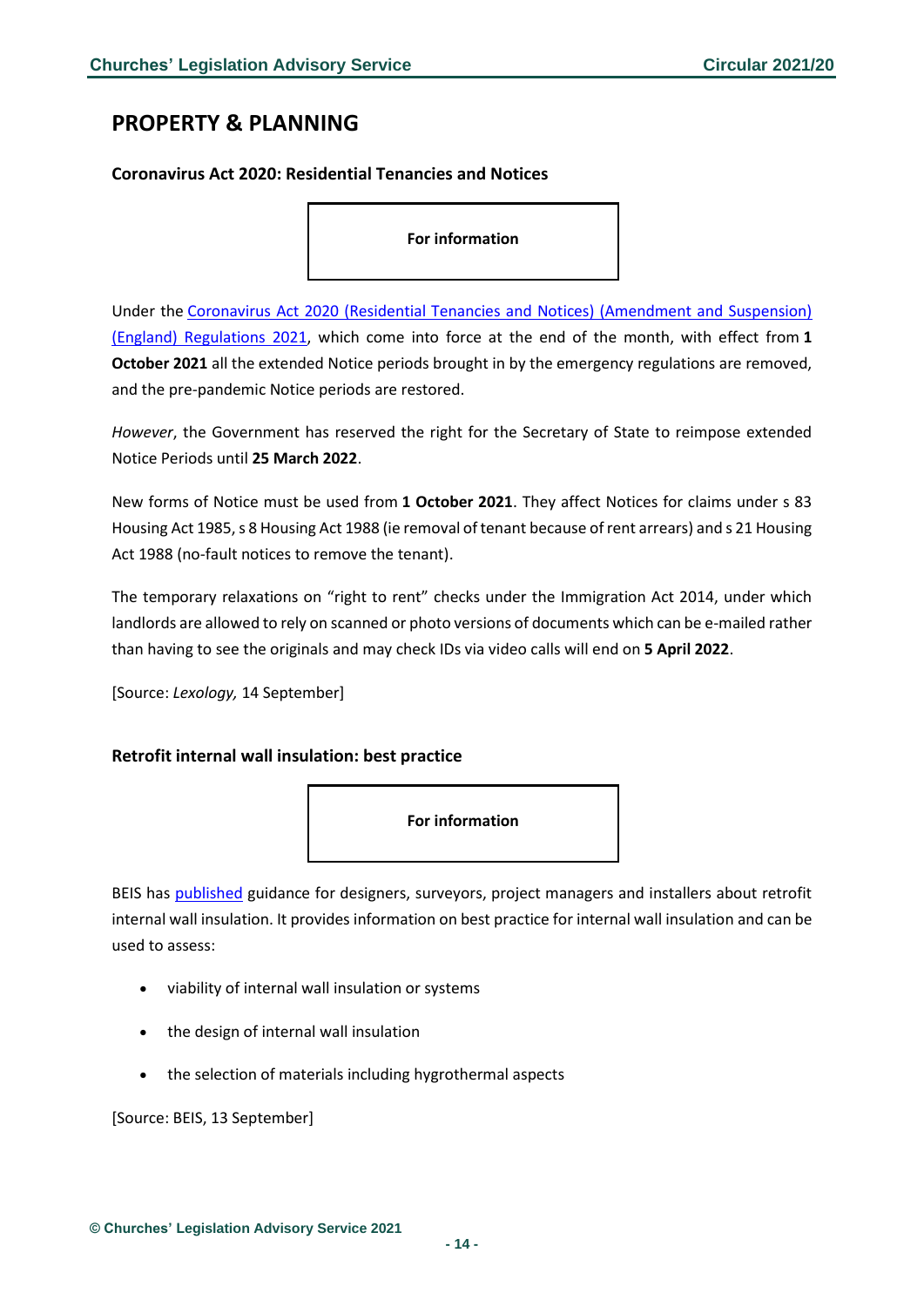# <span id="page-14-0"></span>**SCOTLAND**

## <span id="page-14-1"></span>**Places of Worship Forum**

**For information**

Built Environment Forum Scotland has [publicised](https://www.befs.org.uk/policy-topics/places-of-worship-forum/) the Places of Worship Forum (POWF). The following is reproduced from the POWF web page.

'The Places of Worship Forum (POWF) is a non-denominational, strategic forum ; actively involving organisations that are considering the transition pathways, and collectively seeking sustainable future uses (within, and beyond worship) for Places of Worship within Scotland.

Membership is open to any overarching organisation that owns, manages or runs places of worship; any national organisation that does/could fund places of worship; any national organisation that has an interest in the sustainability of communities who may become owners of places of worship, and national bodies giving advice relevant to places of worship.

Places of Worship – being defined as buildings that have had, or still have, use as active places of worship. All faith groups, Christian and non-Christian denominations are welcome. There is an understanding that activity may focus on historic places of worship that are seen to have cultural value. More modern places of worship may have high community value, and their strategic use and sustainability may also be part of the conversations.'

[Source: Built Environment Forum Scotland]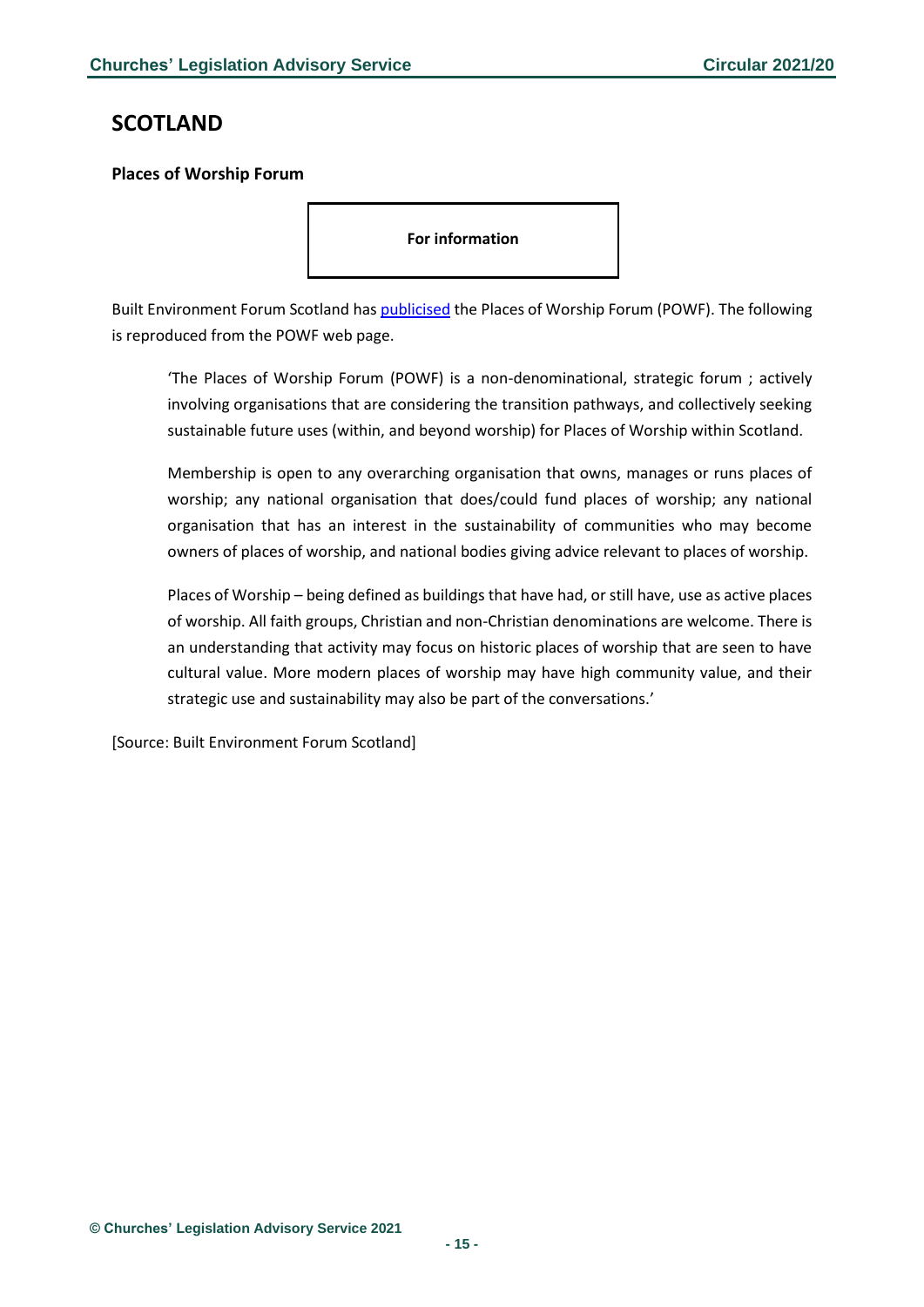# <span id="page-15-0"></span>**WALES**

# <span id="page-15-1"></span>**COVID-19 Regulations update**

**For information and possibly for action**

Over recent weeks, the Welsh Government has made various changes to its COVID-19 Regulations and has published new guidance for places of worship and other specific settings. Some other organisations have also updated advice and guidance which could be useful for places of worship and community centres as they prepare, update and implement their statutory risk assessments.

The Welsh Government has published a helpful, "unofficial" version of The Health Protection [\(Coronavirus Restrictions\) \(No. 5\) \(Wales\) Regulations 2020, as amended,](https://gov.wales/sites/default/files/publications/2021-08/the-health-protection-coronavirus-restrictions-no-5-wales-regulations-2020-as-amended.pdf) showing the effect of recent changes. On August 27, Regulation 20(2)(aa) was added, meaning that it is not necessary for those attending weddings, civil partnerships or "an alternative wedding ceremony" (such as a service for the blessing of a marriage) to wear face coverings. This does NOT, however, change the situation regarding funerals or other indoor services of worship, where face coverings remain mandatory.

It has suspended the 2020 Regulations enabling the making of emergency arrangements for the disposal of the dead should numbers of deaths exceed the capacity of crematoria and cemeteries: see [Coronavirus Act 2020 \(Suspension: Transportation, Storage and Disposal of Dead Bodies etc\)](https://gov.wales/coronavirus-act-2020-suspension-transportation-storage-and-disposal-dead-bodies-etc-wales)  [\(Wales\) Regulations 2021.](https://gov.wales/coronavirus-act-2020-suspension-transportation-storage-and-disposal-dead-bodies-etc-wales)

Welsh Government guidance (now called "action cards") for retail sites, cafés, major events, visitor attractions, sports and leisure centres and children's play areas – including facilities of these kinds provided by faith communities – is available [here.](https://gov.wales/reasonable-measures-action-cards-businesses-and-organisations-coronavirus) Guidance for children's and youth work and childcare is available here: *[Reasonable measures action cards for businesses and organisations:](https://gov.wales/reasonable-measures-action-cards-businesses-and-organisations-coronavirus)  [coronavirus](https://gov.wales/reasonable-measures-action-cards-businesses-and-organisations-coronavirus)*.

*[Guidance on volunteering](https://gov.wales/volunteering-during-coronavirus-pandemic)* has also been updated. Because most of the tasks in places of worship and faith communities are carried out by volunteers, this guidance will be helpful to places of worship in making arrangements to keep their volunteers safe.

Most important, on 25 August the Welsh Government published the *[Places of worship and funerals:](https://gov.wales/places-worship-and-funerals-potential-reasonable-measures-action-card-coronavirus-html)  [potential reasonable measures](https://gov.wales/places-worship-and-funerals-potential-reasonable-measures-action-card-coronavirus-html) action card (coronavirus)*. Places of worship are under a legal duty to "have regard to" this guidance in drawing up and implementing their risk assessments. It is shorter than previous versions and largely replicates the general advice given by the Welsh Government to public spaces and activities: *[Alert level 0: guidance for employers, businesses and organisations](https://gov.wales/alert-level-0-guidance-employers-businesses-and-organisations-html)*.

Cytûn states that the most important additional issues for places of worship are as follows:

• Singing: the guidance is as follows: *Singing or chanting increases the amount of aerosol expelled into the air from people's mouths. Reducing the amount of singing or stopping singing can help to reduce the risk of transmission. If singing or chanting takes place, other mitigations*